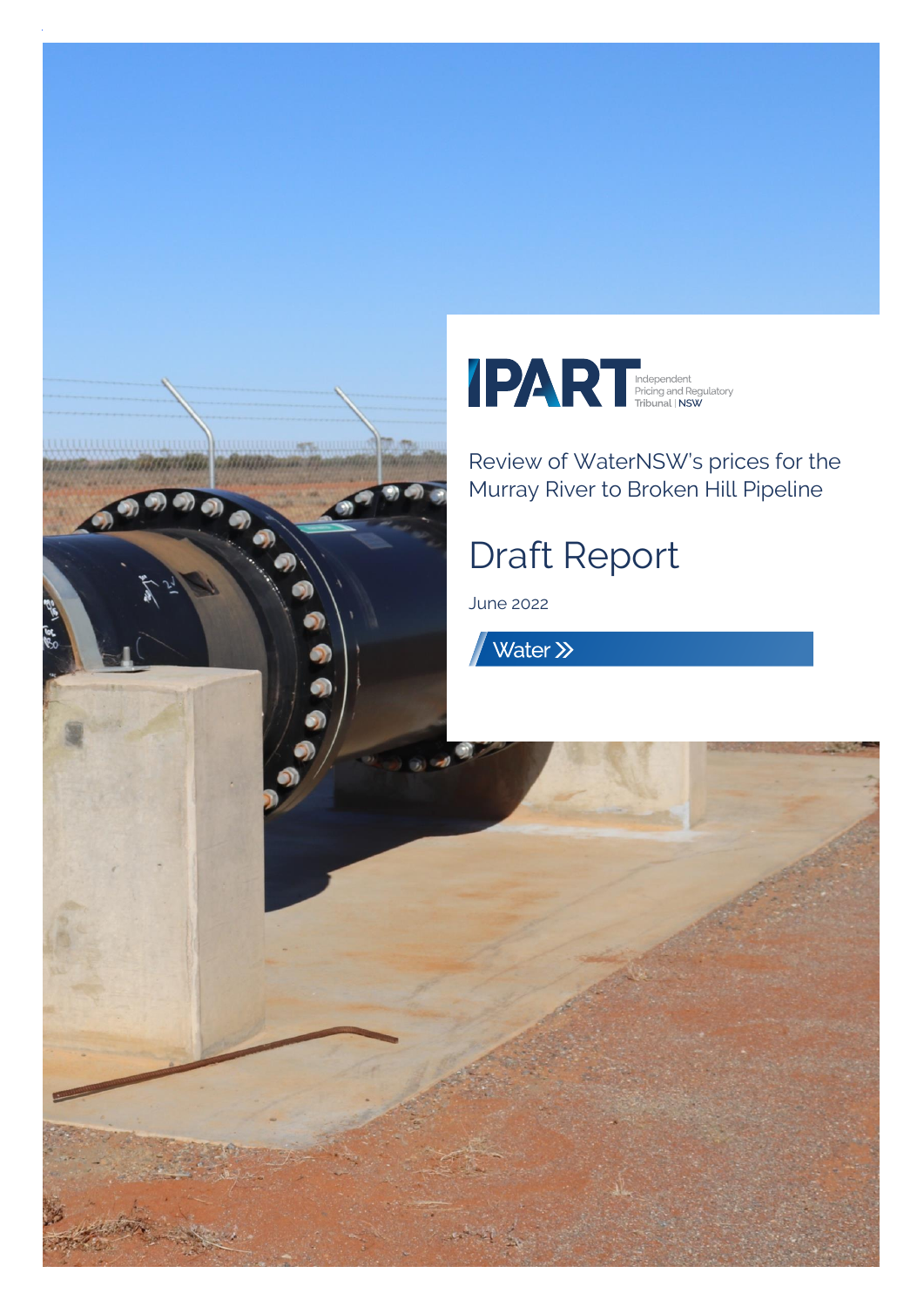#### **Tribunal Members**

The Tribunal members for this review are: Carmel Donnelly, Chair Deborah Cope Sandra Gamble

Enquiries regarding this document should be directed to a staff member: Matthew Mansell (02) 9113 7770 Maricar Horbino (02) 9290 8409 Letitia Watson-Ley (02) 9290 8402 The team working on this review: Eva McBride, Bee Thomson, Courtney Barry, Milo Letho and Adrian Thomas

#### **Invitation for submissions**

IPART invites comment on this document and encourages all interested parties to provide submissions addressing the matters discussed.

#### **Submissions are due by Friday, 9 September 2022**

We prefer to receive them electronically via ou[r online submission form.](https://www.ipart.nsw.gov.au/Home/Reviews/Have-Your-Say-Open-Consultations?review_status=911) You can also send comments by mail to:

2021 Water NSW Murray River to Broken Hill Pipeline review Independent Pricing and Regulatory Tribunal PO Box K35 Haymarket Post Shop, Sydney NSW 1240

If you require assistance to make a submission (for example, if you would like to make a verbal submission) please contact one of the staff

members listed above.

Late submissions may not be accepted at the discretion of the Tribunal. Our normal practice is to make submissions publicly available on our [website](http://www.ipart.nsw.gov.au/) as soon as possible after the closing date for submissions. If you wish to view copies of submissions but do not have access to the website, you can make alternative arrangements by telephoning one of the staff members listed above.

We may decide not to publish a submission, for example, if we consider it contains offensive or potentially defamatory information. We generally do not publish sensitive information. If your submission contains information that you do not wish to be publicly disclosed, please let us know when you make the submission. However, it could be disclosed under the *Government Information (Public Access) Act 2009* (NSW) or the *Independent Pricing and Regulatory Tribunal Act 1992* (NSW), or where otherwise required by law.

If you would like further information on making a submission, IPART's [submission policy](https://www.ipart.nsw.gov.au/submissions-policy) is available on our website.

#### **The Independent Pricing and Regulatory Tribunal (IPART)**

Further information on IPART can be obtained from [IPART's website.](https://www.ipart.nsw.gov.au/Home)

#### **Acknowledgment of Country**

IPART acknowledges the Traditional Custodians of the lands where we work and live. We pay respect to Elders, past, present and emerging.

We recognise the unique cultural and spiritual relationship and celebrate the contributions of First Nations peoples.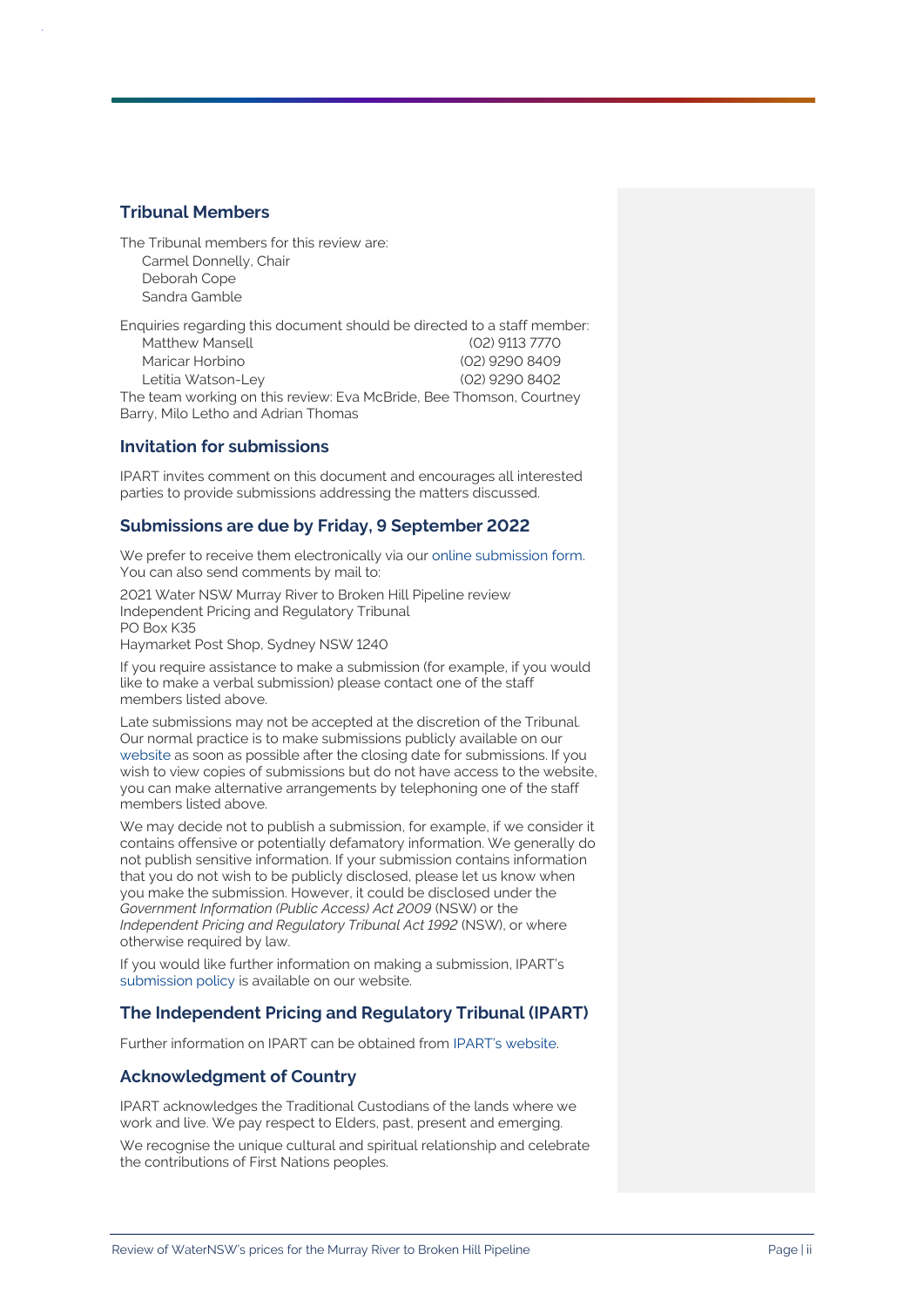## **Contents**

 $\bar{\psi}$ 

| $\mathbf{1}$   | Water transportation prices to decrease                                                            |                |  |  |  |
|----------------|----------------------------------------------------------------------------------------------------|----------------|--|--|--|
| $\overline{2}$ | Our draft decisions on prices and bills                                                            |                |  |  |  |
| 2.1            | Water transportation bills for Essential Water would decrease                                      | 3              |  |  |  |
| 2.2            | Water transportation bills for offtake customers would also decrease                               | $\overline{4}$ |  |  |  |
| 3              | How we determined these draft prices                                                               | 5              |  |  |  |
| 3.1            | A small group of stakeholders provided feedback on WaterNSW's proposed<br>prices                   | 5              |  |  |  |
| 3.2            | Costs to deliver reliable water transportation services in Broken Hill would<br>decrease           | 5              |  |  |  |
| 3.3            | The WaterNSW Pipeline will continue to be used to meet almost all of Broken<br>Hill's water demand | 8              |  |  |  |
| 4              | We value your feedback on our draft decisions                                                      | 9              |  |  |  |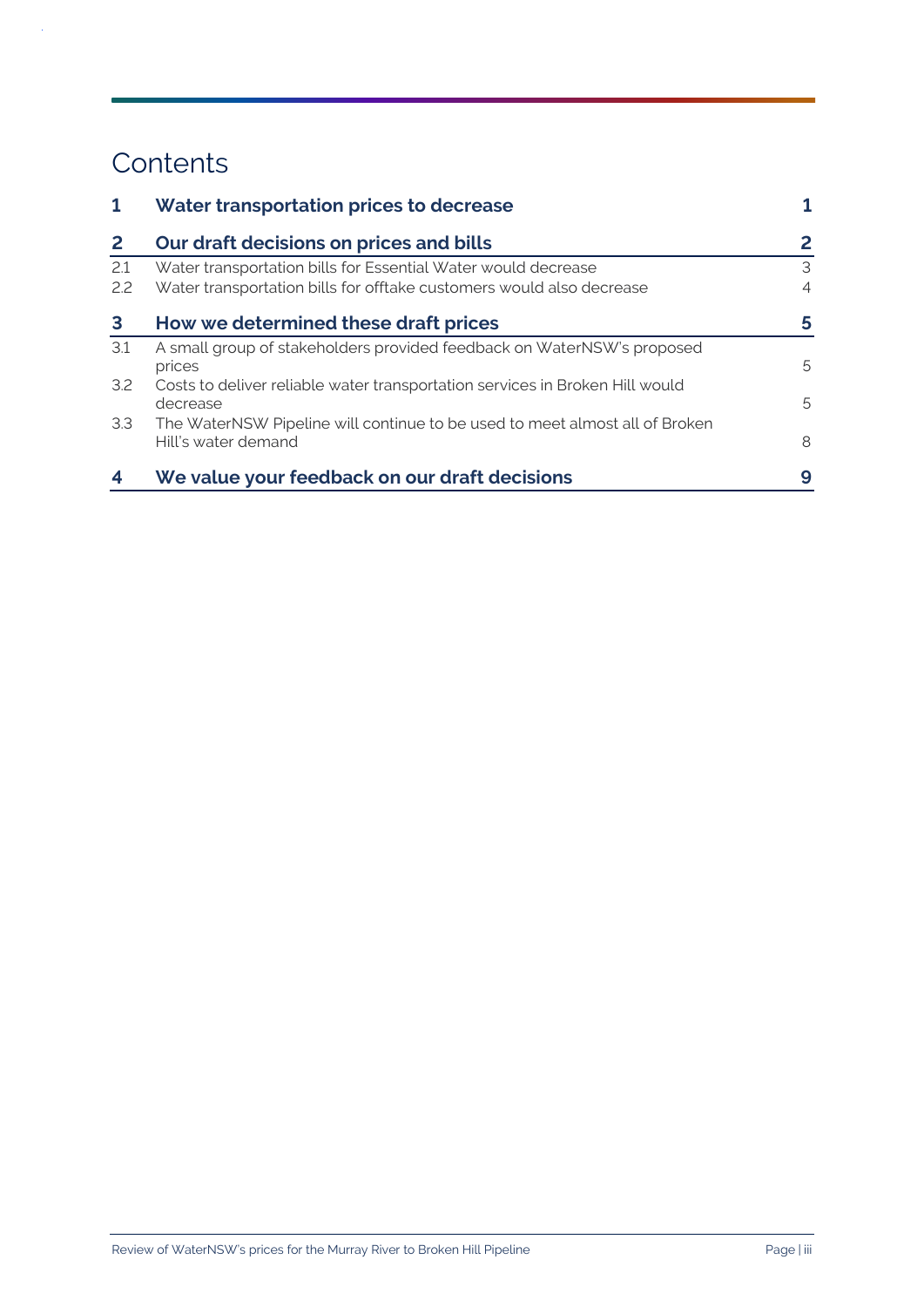## <span id="page-3-0"></span>1 Water transportation prices to decrease

We have set draft prices that WaterNSW can charge customers for water transportation services provided by the Murray River to Broken Hill pipeline (the WaterNSW Pipeline). These prices will apply from 1 January 2023 until 30 June 2026 to WaterNSW's 2 customers:

- Essential Water, the supplier of water and wastewater services to customers in the Broken Hill region
- a small number of offtake customers located along the WaterNSW Pipeline.

We last set prices for these services in 2019, shortly after the WaterNSW Pipeline was built. Since then, the WaterNSW Pipeline has secured water supply in the Broken Hill region, which is critical given its arid climate, history of drought and need to manage elevated levels of lead in the environment.

Under our draft prices over the next 4 years, bills would decrease for Essential Water by around 21% and offtake customers by around 16%, before inflation. To set these draft prices, we considered the reasonable:

- ongoing costs of running the WaterNSW Pipeline
- financing costs of the WaterNSW Pipeline
- the number of customers who will share these costs and the amount of water the WaterNSW Pipeline is expected to transport for its customers over the next 4 years.

We looked at the money WaterNSW spent over the last 3 years, as well as the money WaterNSW proposes to spend over the next 4 years. Our draft decision is to accept most of what WaterNSW has proposed, but also to make some adjustments in areas where we think it is achievable for the WaterNSW Pipeline to provide better value for money. We have also decided to set a lower rate of return for the WaterNSW Pipeline, based on our standard approach.

We looked at the volume of water the WaterNSW Pipeline would transport over the next 4 years and found that WaterNSW's expectations are broadly reasonable. This means the WaterNSW Pipeline would be used to meet almost all of the water needs of the Broken Hill region.

This Draft Report provides a summary of our key decisions and customer outcomes. We have prepared a [Draft Technical Report,](https://www.ipart.nsw.gov.au/sites/default/files/cm9_documents/Draft-Technical-Paper-Review-of-WaterNSWs-prices-for-the-Murray-River-to-Broken-Hill-Pipeline-June-2022.PDF) which provides full details of our analysis, full list of our draft decisions and reasons for them.

The scope of our review is limited to the prices that WaterNSW can charge for services provided by the WaterNSW Pipeline. Maximum prices for the bulk water, water management services, and water and wastewater services to customers in Broken Hill are set by IPART under separate reviews. Ou[r review of Essential Water's prices h](https://www.ipart.nsw.gov.au/Home/Industries/Water/Reviews/Metro-Pricing/Prices-for-Essential-Energy%E2%80%99s-water-and-sewerage-services-in-Broken-Hill-from-1-July-2022)as taken account of the NSW Government's decision to subsidise the costs of the WaterNSW Pipeline.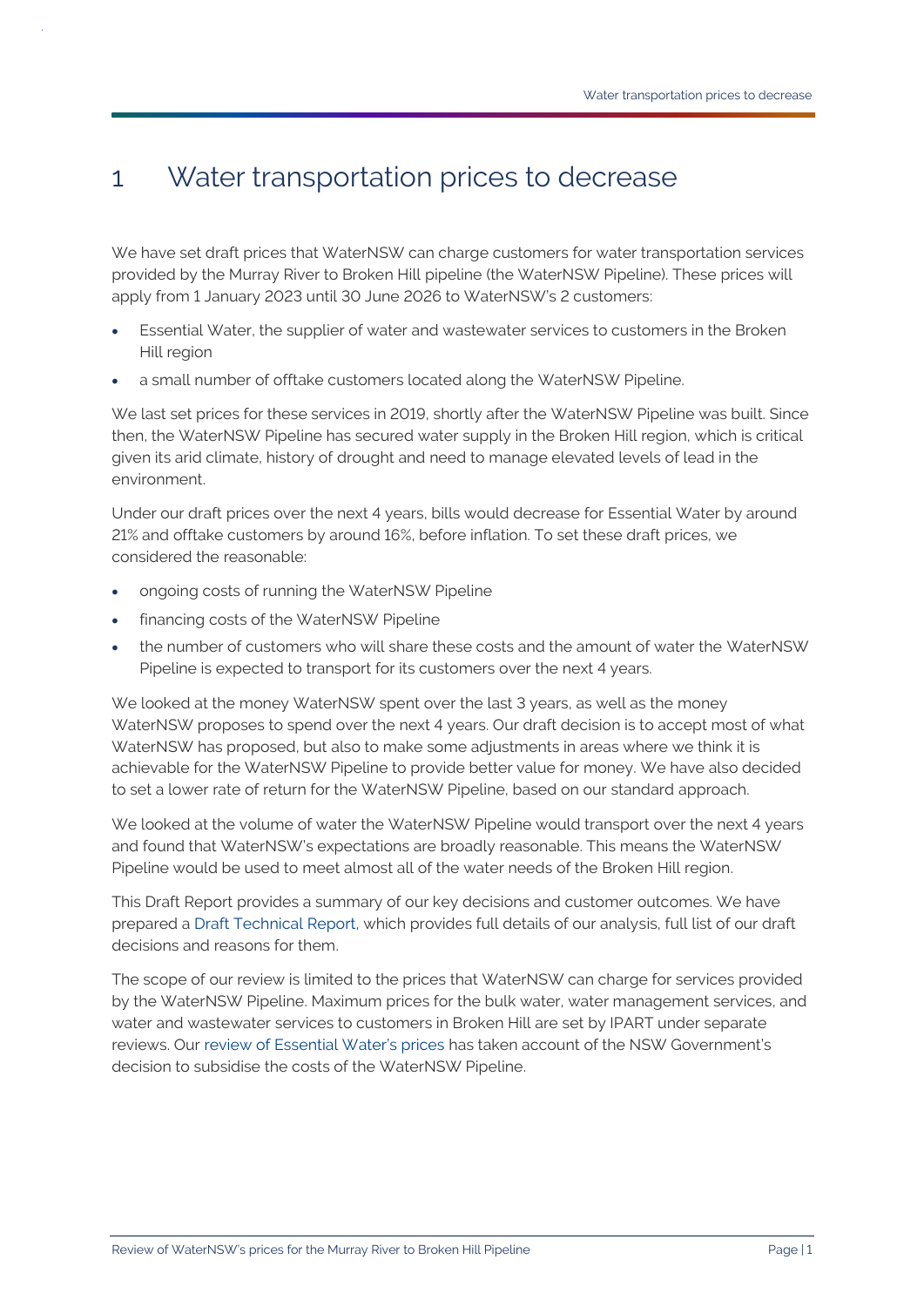## <span id="page-4-0"></span>2 Our draft decisions on prices and bills

The WaterNSW Pipeline consists of a 270km subterranean pipeline, pumping stations and bulk water storage facility for transporting, storing and delivering bulk water from the Murray River at Wentworth to Broken Hill and surrounding communities (shown below).

Figure 1 The WaterNSW Pipeline transports water from the Murray River to Broken Hill



Source: Adapted from Water NSW schematic of the Broken Hill Pipeline, se[e Pricing proposal by Water NSW –](https://www.ipart.nsw.gov.au/sites/default/files/cm9_documents/Pricing-proposal-by-Water-NSW-Plain-English-Summary-June-2021.PDF) Plain English Summary - [June 2021](https://www.ipart.nsw.gov.au/sites/default/files/cm9_documents/Pricing-proposal-by-Water-NSW-Plain-English-Summary-June-2021.PDF)

In 2016 and 2017, the NSW Government directed WaterNSW to construct, operate and maintain the WaterNSW Pipeline. This was to secure the long-term water supply for Essential Water, which provides water and wastewater services in Broken Hill and its surrounds. In addition to transporting water for Essential Water, the WaterNSW Pipeline also transports water to a small number of offtake customers located along the pipeline.

The sections below summarise our draft decisions on prices for water transportation services provided by the WaterNSW Pipeline.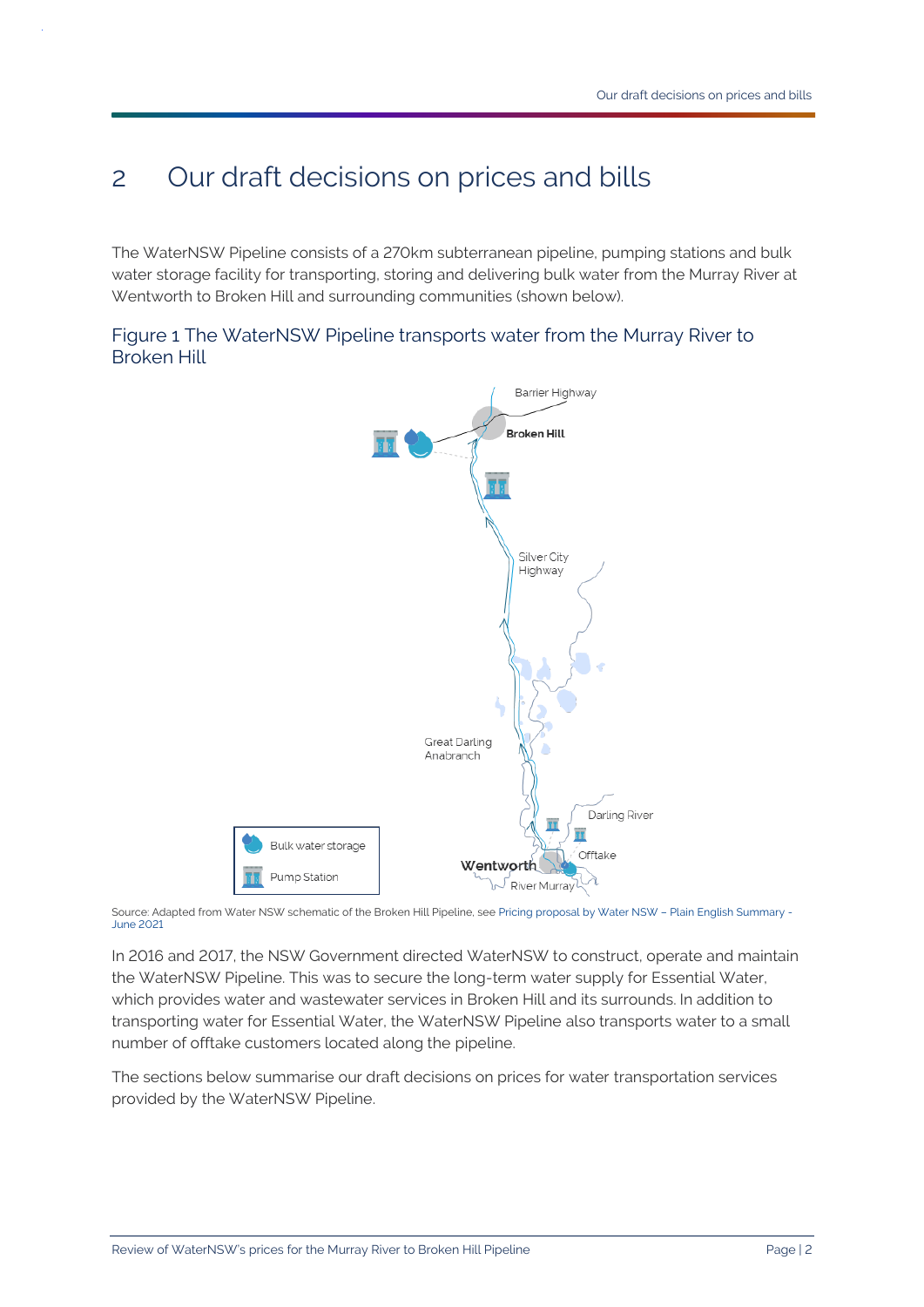### <span id="page-5-0"></span>2.1 Water transportation bills for Essential Water would decrease

We maintained the current price structure of splitting prices between a variable usage price and a fixed access price. Under our draft decisions, the usage and access prices for Essential Water would decrease (as shown in [Table 2.1\)](#page-5-1). In section [3](#page-7-0) of this Draft Report, we discuss our approach to setting costs for the WaterNSW Pipeline over the next 4 years.

#### <span id="page-5-1"></span>Table 2.1 Draft prices for Essential Water (\$2021-22) - without inflation

|                          | 2021-22 | 2022-23 | 2023-24 | 2024-25 | 2025-26 | Change<br>2021-22 to<br>2025-26 |
|--------------------------|---------|---------|---------|---------|---------|---------------------------------|
| Usage price, \$ per ML   | 212.52  | 206.85  | 206.82  | 206.61  | 206.06  | $-3.0\%$                        |
| Access price, \$ per day | 67.281  | 52.973  | 52.973  | 52.973  | 52.973  | $-21.3%$                        |

**Note:** the usage price for Essential Water includes an allowance for evaporative issues. **Source**: IPART analysis, WaterNSW, [Pricing Proposal to IPART,](https://www.ipart.nsw.gov.au/sites/default/files/cm9_documents/Pricing-proposal-by-Water-NSW-June-2021.PDF) June 2021, p 76.

Under our draft decisions, Essential Water's yearly bills to transport water through the WaterNSW Pipeline would decrease by around 21% (before inflation) compared to current bills. Essential Water's bills would then remain mostly stable over the next 3 years (shown in Table 2.2). Prices and bills for Essential Water are currently covered by a subsidy paid by the NSW Government on behalf of NSW taxpayers. This is discussed in more detail in our concurrent [review of prices that](https://www.ipart.nsw.gov.au/Home/Industries/Water/Reviews/Metro-Pricing/Prices-for-Essential-Energy%E2%80%99s-water-and-sewerage-services-in-Broken-Hill-from-1-July-2022)  [Essential Water can charge for water and wastewater services in Broken Hill.](https://www.ipart.nsw.gov.au/Home/Industries/Water/Reviews/Metro-Pricing/Prices-for-Essential-Energy%E2%80%99s-water-and-sewerage-services-in-Broken-Hill-from-1-July-2022)

|                   | 2021-22<br>(current) | 2022-23a | 2023-24 | 2024-25 | 2025-26 | Change<br>2021-22 to<br>2025-26 |
|-------------------|----------------------|----------|---------|---------|---------|---------------------------------|
| Usage bill        | 1.189                | 1.148    | 1.143   | 1.137   | 1.130   | $-5.0%$                         |
| Access price bill | 24.558               | 19.335   | 19.388  | 19.335  | 19.335  | $-21.3%$                        |
| <b>Total bill</b> | 25.747               | 20.483   | 20.531  | 20.473  | 20.465  | $-20.5%$                        |

#### Table 2.2 Draft bills for Essential Water (\$2021-22) - without inflation

a. The access price component of the bill will increase in 2023-24 because it will be a leap year. Source: IPART analysis

Each year, we adjust WaterNSW's prices for inflation. When inflation is included, prices would still decrease, but at a lower rate. We will continue to adjust prices for inflation every year until 30 June 2026, as future inflation information becomes available.

Taking inflation of 5.1% into account, Essential Water would pay an annual bill of around \$21.5 million under our draft prices in 2022-23. This is about \$4.2 million lower than the annual bill under WaterNSW's proposed prices.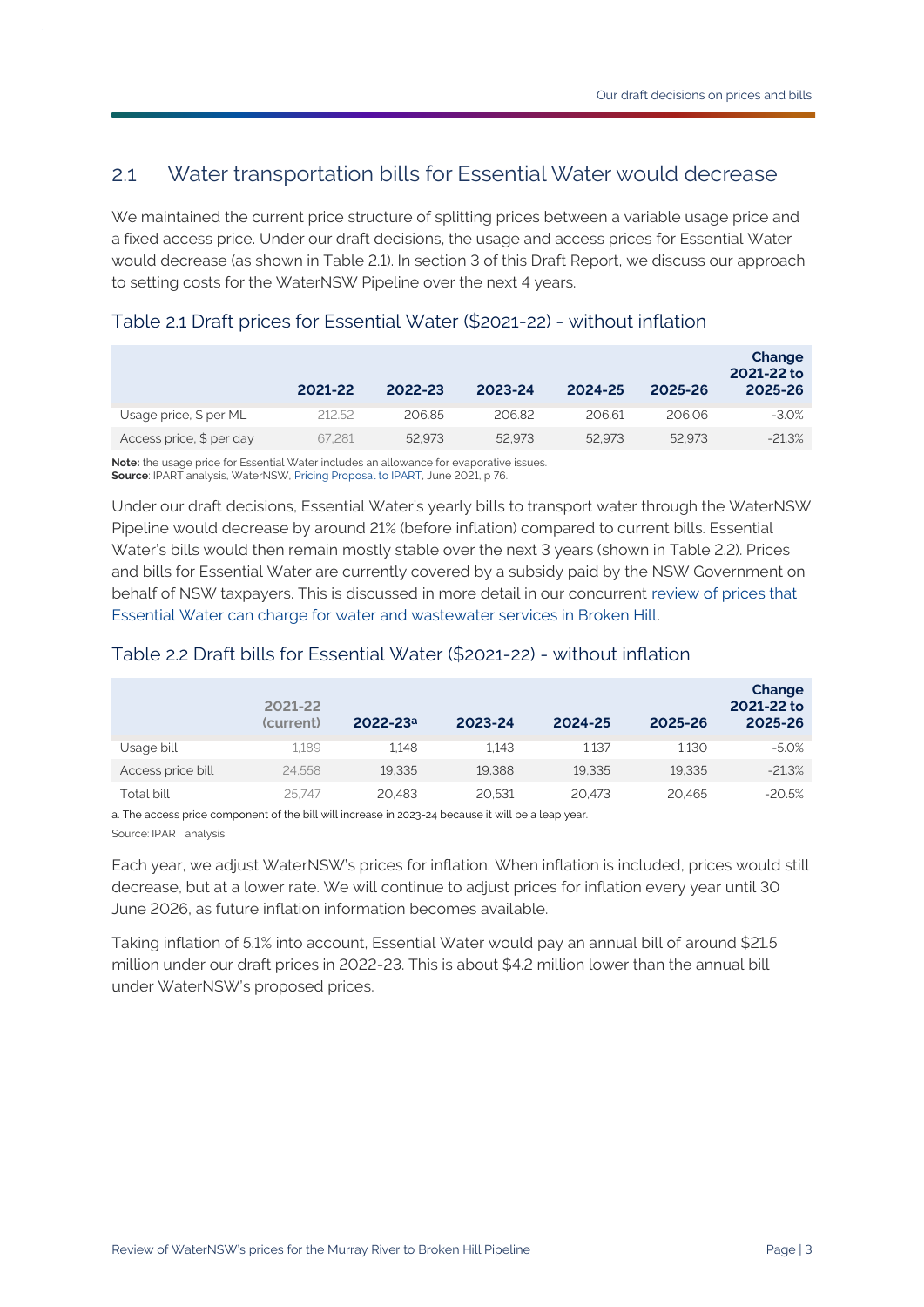### <span id="page-6-0"></span>2.2 Water transportation bills for offtake customers would also decrease

Similar to how we set prices for Essential Water, we maintained the current price structures for offtake customers. Under our draft decisions, the usage and fixed prices for offtake customers are also declining (as shown in Table 2.3).

#### Table 2.3 Draft prices for offtake customers (\$2021-22, without inflation)

|                         | 2021-22 | 2022-23 | 2023-24 | 2024-25 | 2025-26 |
|-------------------------|---------|---------|---------|---------|---------|
| Usage price, \$ per kL  |         | ว.21    | ว.21    | 0.21    | 0.21    |
| Fixed price, \$ per day | 20.78   | 17.32   | 17.32   | 17.32   | 17.32   |

Note: Due to rounding, the usage price appears flat.

Source: IPART analysis, WaterNSW, [Pricing Proposal to IPART,](https://www.ipart.nsw.gov.au/sites/default/files/cm9_documents/Pricing-proposal-by-Water-NSW-June-2021.PDF) June 2021, p 78.

Under our draft decisions, yearly bills for a medium-sized offtake customer would decrease by around 16% (before inflation) compared to current bills, and then remain relatively stable over the next 3 years (shown in Table 2.4).

|                          | 2021-22<br>(current) | 2022-23 | 2023-24a | 2024-25 | 2025-26 | <b>Change 2021-22</b><br>to 2025-26 |
|--------------------------|----------------------|---------|----------|---------|---------|-------------------------------------|
| Small customers (0.5 ML) |                      |         |          |         |         |                                     |
| Usage bill               | 106                  | 103     | 103      | 103     | 103     | $-3.0%$                             |
| Fixed price bill         | 7,585                | 6,320   | 6,338    | 6,320   | 6,320   | $-16.7%$                            |
| Total bill               | 7.691                | 6,424   | 6,441    | 6,424   | 6,423   | $-16.5%$                            |
| Medium customers (1 ML)  |                      |         |          |         |         |                                     |
| Usage bill               | 213                  | 207     | 207      | 207     | 206     | $-3.0%$                             |
| Fixed price bill         | 7.585                | 6,320   | 6,338    | 6,320   | 6,320   | $-16.7%$                            |
| <b>Total bill</b>        | 7,797                | 6,527   | 6,545    | 6,527   | 6,527   | $-16.3%$                            |
| Large customers (5 ML)   |                      |         |          |         |         |                                     |
| Usage bill               | 1.063                | 1.034   | 1,034    | 1,033   | 1.030   | $-3.0%$                             |
| Fixed price bill         | 7,585                | 6,320   | 6,338    | 6,320   | 6,320   | $-16.7%$                            |
| <b>Total bill</b>        | 8.647                | 7,355   | 7.372    | 7.353   | 7,351   | $-15.0%$                            |

#### Table 2.4 Draft bills for offtake customers (\$2021-22, without inflation)

a. The fixed price component of the bill will increase in 2023-24 because it will be a leap year.

Source: IPART analysis

Taking inflation of 5.1% into account, medium-sized offtake customers would pay an annual bill of \$6,860 under our draft prices in 2022-23. This is around 12% lower than current bills.

Under WaterNSW's proposed prices, medium-sized offtake customers would pay an annual bill of \$7,989 in 2022-23 (including inflation). This is around \$1,130 higher than the annual bill under our draft prices.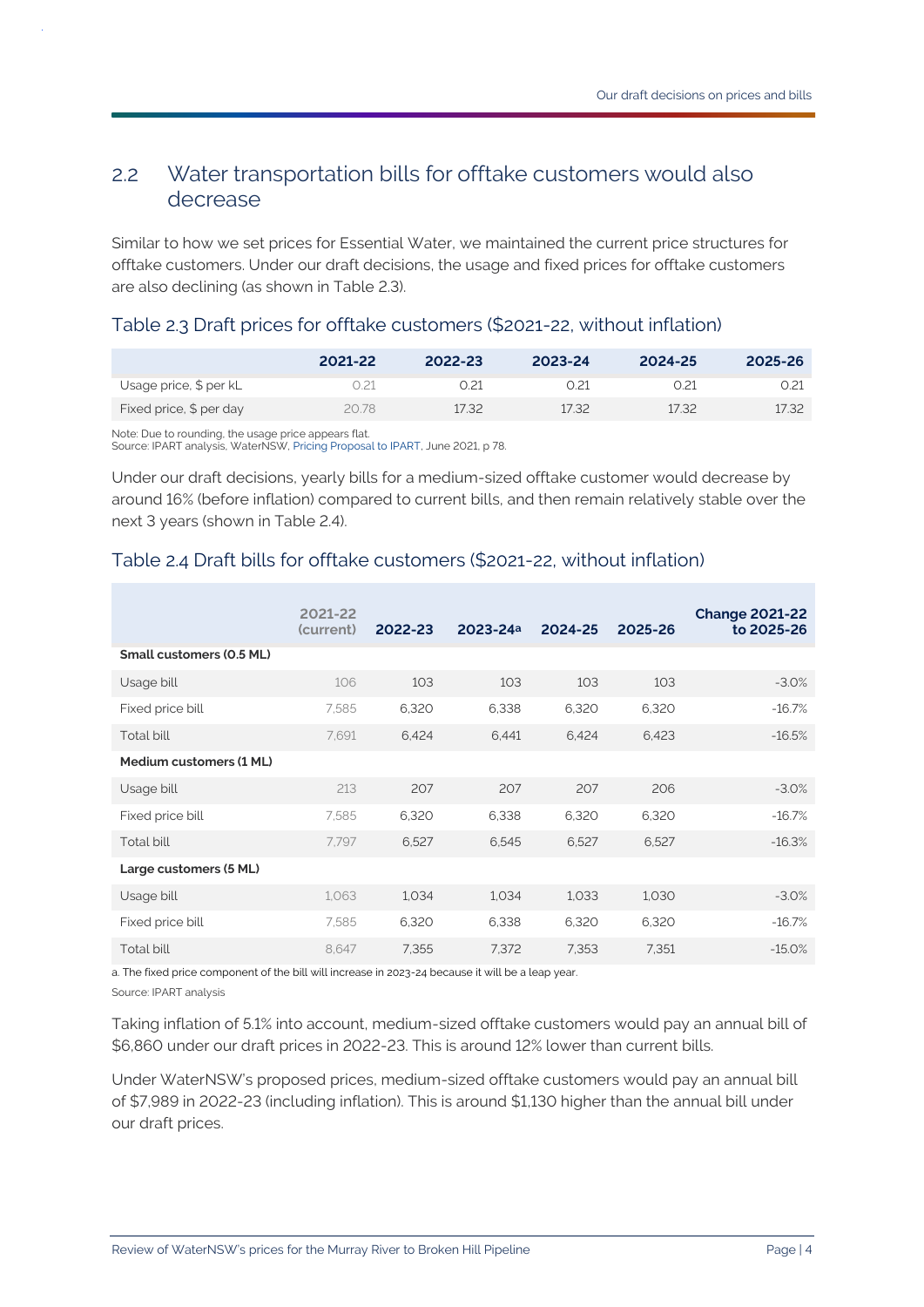## <span id="page-7-0"></span>3 How we determined these draft prices

In making our draft decisions on prices, we:

- considered WaterNSW's pricing proposal for the WaterNSW Pipeline and community's feedback on the proposal and our Issues Paper
- assessed the reasonable costs of providing reliable water transportation services to in Broken Hill, so that customers pay no more than necessary
- assessed the forecast demand for the WaterNSW Pipeline's services and how it could affect future prices.

The sections below outline each of these steps in more detail.

### <span id="page-7-1"></span>3.1 A small group of stakeholders provided feedback on WaterNSW's proposed prices

In September 2021, we released an [Issues](https://www.ipart.nsw.gov.au/documents/issues-paper/issues-paper-2021-review-water-nsws-murray-river-broken-hill-pipeline-prices-september-2021?timeline_id=13507) Paper which discussed the key issues we identified from WaterNSW's proposal. We received 3 submissions from Essential Water, Public Interest and Advocacy Commission (PIAC) and WaterNSW. Submissions covered a range of issues, for example:

- Essential Water supported the proposed decrease to prices it pays to transport water via the WaterNSW Pipeline, as WaterNSW Pipeline costs are the largest component of its operating costs.<sup>1</sup>
- PIAC raised concerns about whether existing pricing arrangements for the WaterNSW Pipeline encourage water users to conserve and use water in the most efficient way. PIAC considers the proposed prices do not provide Essential Water and other large users with enough incentive for sustainable water use.<sup>2</sup>
- WaterNSW's submission was focused on operating costs, forecast sales volumes and risk allocation. WaterNSW proposed higher operating costs to cover its corporate overheads allocated to the WaterNSW Pipeline. It also proposed to set forecast sales volume to meet most of water needs in Broken Hill. In addition, WaterNSW proposed to pass on some cost changes to customers if certain external events occur. These proposals are in line with WaterNSW's original pricing proposal.<sup>3</sup>

### <span id="page-7-2"></span>3.2 Costs to deliver reliable water transportation services in Broken Hill would decrease

When we set prices for a regulated business like WaterNSW, we generally aim to set prices to cover the reasonable costs of providing services to customers. We assessed the costs of providing water transportation services to Essential Water and its offtake customers. We engaged expert consultants to provide advice on whether WaterNSW's proposed costs for the WaterNSW Pipeline are reasonable.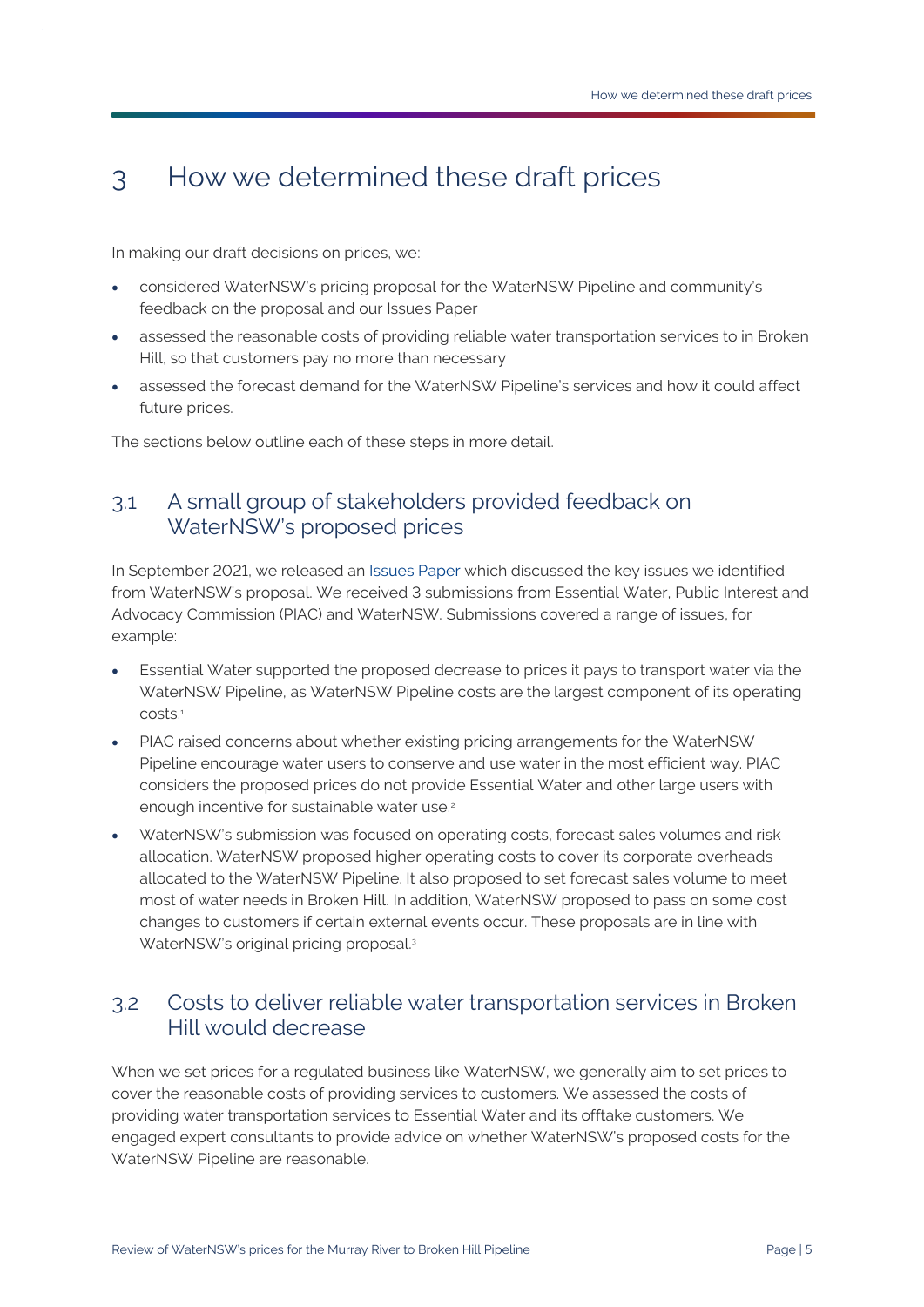Based on our assessment of the WaterNSW Pipeline's costs, our draft decision is to set the amount of revenue WaterNSW can recover through prices at around \$21 million on average per year, over the next 4 years. Our draft decision on the revenue level is around 16% lower than WaterNSW's proposed revenue level for the WaterNSW Pipeline, and 21% lower than the revenue level we set in the 2019 review, when compared on an average yearly basis.



There are 2 main reasons for the difference between WaterNSW's proposal and the draft revenue level we have set:

- 1. The rate of return to finance the WaterNSW Pipeline has declined since our last review of prices in 2019.
- 2. We found some opportunities for WaterNSW to lower the operating costs of the WaterNSW Pipeline and have set the revenue level to reflect these opportunities. We also expect it to become more productive over time and have applied a continuing efficiency target to operating costs. This target is based on long-term trends in productivity across the whole economy.

The sections below discuss each of these reasons in more detail.

#### 3.2.1 The WaterNSW Pipeline's financing costs have decreased since our last review

In 2019, WaterNSW had to raise a significant amount of money to finance the construction of the WaterNSW Pipeline. Financing costs (or return on assets) are ongoing and make up around 52% of the WaterNSW Pipeline's revenue level under our draft decision. When setting prices, IPART makes an allowance using a standard method to cover these financing costs, which we call the rate of return. Generally, a higher rate of return leads to higher prices.

WaterNSW proposed a rate of return of 3.7% for the WaterNSW Pipeline, which is slightly lower than the rate of return used to set prices in 2019 (4.0%). WaterNSW proposed a change to the way inflation expectations are factored into the calculation of the rate of return. We have decided to maintain our standard method and have set the draft rate of return at 2.9%.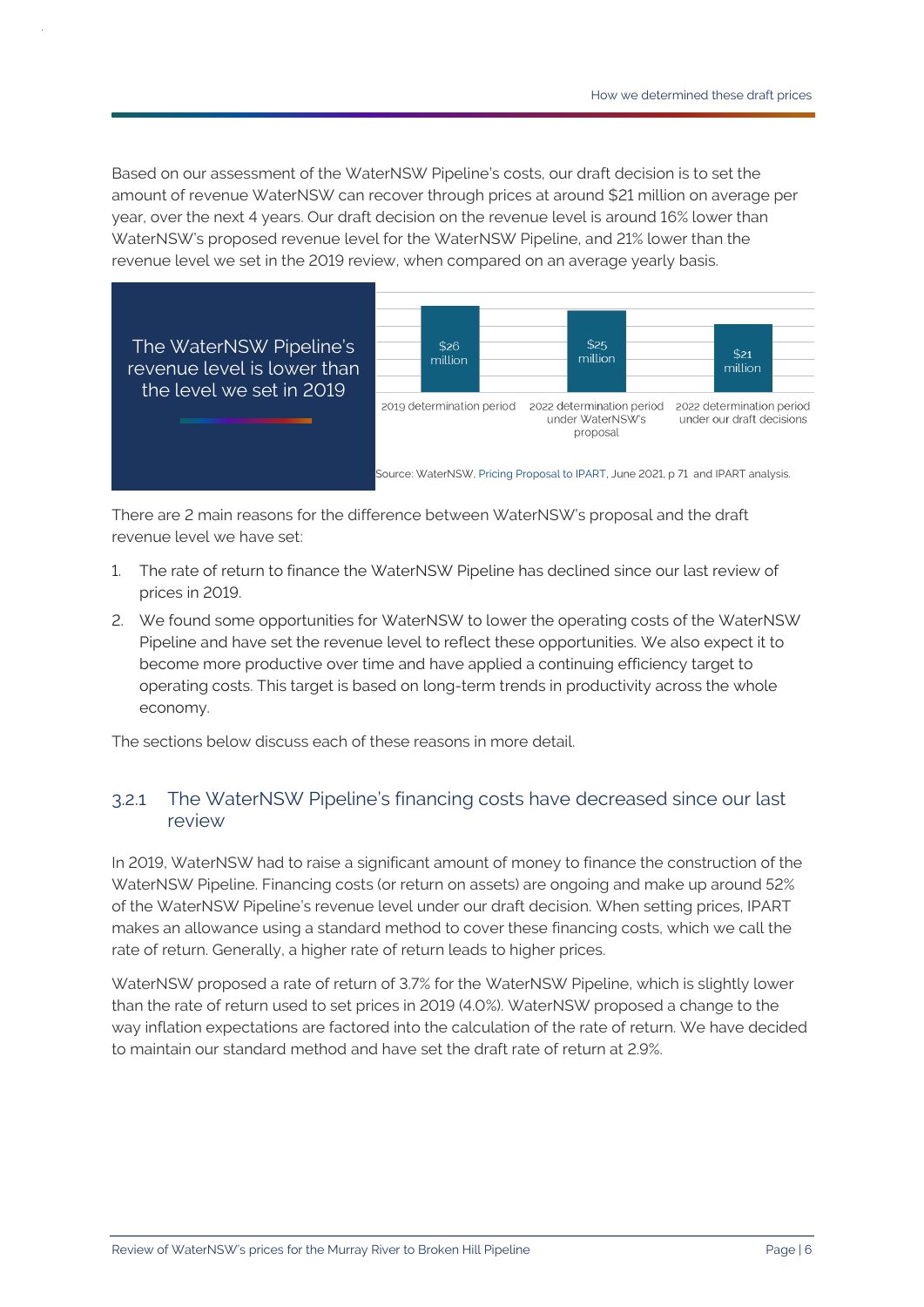The lower rate of return is due to the relatively low current interest rate environment. Should interest rates increase or decrease over the 2022 determination period, the net changes would be factored in prices at the next determination. This is because under our standard method, we have a mechanism that adjusts the rate of return each year to account for changes in interest rates. This helps protect customers and WaterNSW by ensuring that the rate of return reflects new information.

More information on how we set the rate of return, or the Weighted Average Cost of Capital (WACC), is available in Appendix B of our [Draft Technical Paper.](https://www.ipart.nsw.gov.au/Home/Industries/Water/Reviews/Rural-Water/Prices-for-Water-NSW%E2%80%99s-Murray-River-to-Broken-Hill-Pipeline-services-from-1-July-2022)

#### 3.2.2 We found opportunities to reduce WaterNSW's proposed operating costs for the WaterNSW Pipeline

Operating costs represent about 20% of the WaterNSW Pipeline's required revenue level over the next 4 years. The WaterNSW Pipeline incurs 2 types of operating costs:

- energy costs for transporting water from Murray River to Broken Hill
- other costs, like contractors, corporate overheads and cost of preparing regulatory submissions.

Our draft decision is to set prices based on operating costs of around \$4.1 million on average per year over the 2022 determination period. We have set costs lower than WaterNSW's proposal based on advice from expert cost consultants (AECOM and the CIE) who found opportunities to reduce costs. This was supported by our own further analysis using data provided by WaterNSW.

Under our draft decisions, we set a reasonable cost for energy at around \$1.2 million per year. Energy costs vary depending on the energy demand of the WaterNSW Pipeline and what the energy price is at the time. When we last set prices in 2019, we carefully considered how to set a reasonable energy cost allowance. Because the WaterNSW Pipeline was not yet operational, we relied on a set of assumptions to estimate the WaterNSW Pipeline's energy demand. We also developed an approach to forecast energy prices based on market data to ensure that the energy costs we set are no higher and no lower than they need to be.

For this review, we now have 2 years' worth of actual energy demand data to help estimate energy costs over the next 4 years. We consider it is reasonable to use some of this actual data to determine the future energy demand of the WaterNSW Pipeline. Our draft decision is different from WaterNSW's proposal. That is, WaterNSW proposed that we continue to use similar energy demand assumptions from the 2019 review to estimate energy costs.

In addition, WaterNSW proposed to use the same approach that was used in 2019 when forecasting energy prices, which we consider is broadly reasonable. However, WaterNSW proposed to introduce an energy cost adjustment mechanism that helps protect both customers and WaterNSW if energy price forecasts turn out to be materially different from our draft decisions. Under this mechanism, WaterNSW proposed to monitor the changes in energy prices use to set the energy cost allowance for the 2022 determination period. Then, the mechanism would pass on some of the changes in energy prices over the 2022 determination period next time we review prices for the WaterNSW Pipeline. Customers could be compensated if energy prices were lower than forecast and WaterNSW could be compensated if energy prices were higher than forecast.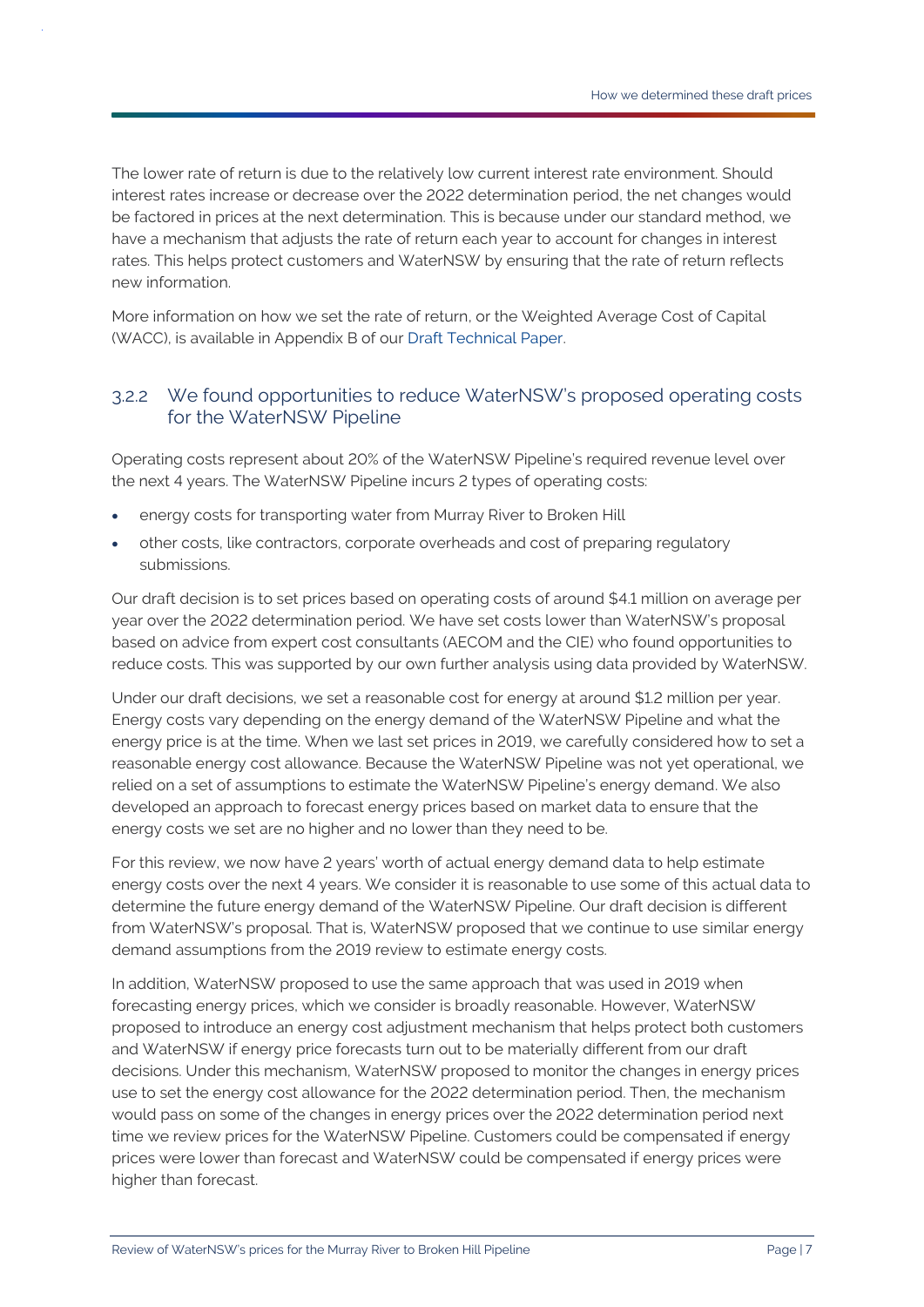Our draft decision is to set other costs at around \$2.9 million for the WaterNSW Pipeline. This is around 23% higher than what we used to set prices in our last review in 2019, but lower than the level proposed by WaterNSW. When compared with costs set in our 2019 review, the difference is driven by our draft decision on corporate overheads. We have taken this review as an opportunity to make sure the way we set corporate overheads for the WaterNSW Pipeline lines up with how we set them for other parts of WaterNSW. a

### <span id="page-10-0"></span>3.3 The WaterNSW Pipeline will continue to be used to meet almost all of Broken Hill's water demand

To set prices, we divided the WaterNSW Pipeline's reasonable costs by customer types and amount of water we expect it to transport over the next 4 years. Our draft prices are closely aligned with the WaterNSW's forecasts for customer numbers and sales volumes, which we consider are reasonable.

Both WaterNSW and Essential Water expect the WaterNSW Pipeline will be used to transport water meet almost 100% of the Broken Hill community's water needs. This is different to what we expected in our 2019 review. At the time, we estimated Essential Water would use the WaterNSW Pipeline to meet 70% of the community's water needs.

For the 2022 determination period, our draft decision is to set the WaterNSW Pipeline's annual forecast water sales volumes to Essential Water at around 5,500 ML per year. Based on evidence provided, we agree with WaterNSW and Essential Water that it is efficient to use the WaterNSW Pipeline to meet almost all of the water needs of Broken Hill.



PIAC raised concerns about whether the prices we set for the WaterNSW Pipeline would encourage sustainable use of water in Broken Hill. The draft prices we have set reflect the reasonable cost of providing water transportation service in Broken Hill. Given the arid climate and the need to use water to maintain greenspaces and reduce exposure to lead, we did not consider further incentives to reduce water use. WaterNSW's customers (Essential Water and offtake customers) secure access to water by having licences that entitle them to access water for town water supply, similar to any other water service providers in NSW. Essential Water can also manage the community's water use during drought periods through water restrictions.

WaterNSW provides bulk water supply in Greater Sydney and rural areas in NSW, water transportation services in Broken Hill and also part of being part of the Water Administration Ministerial Corporation.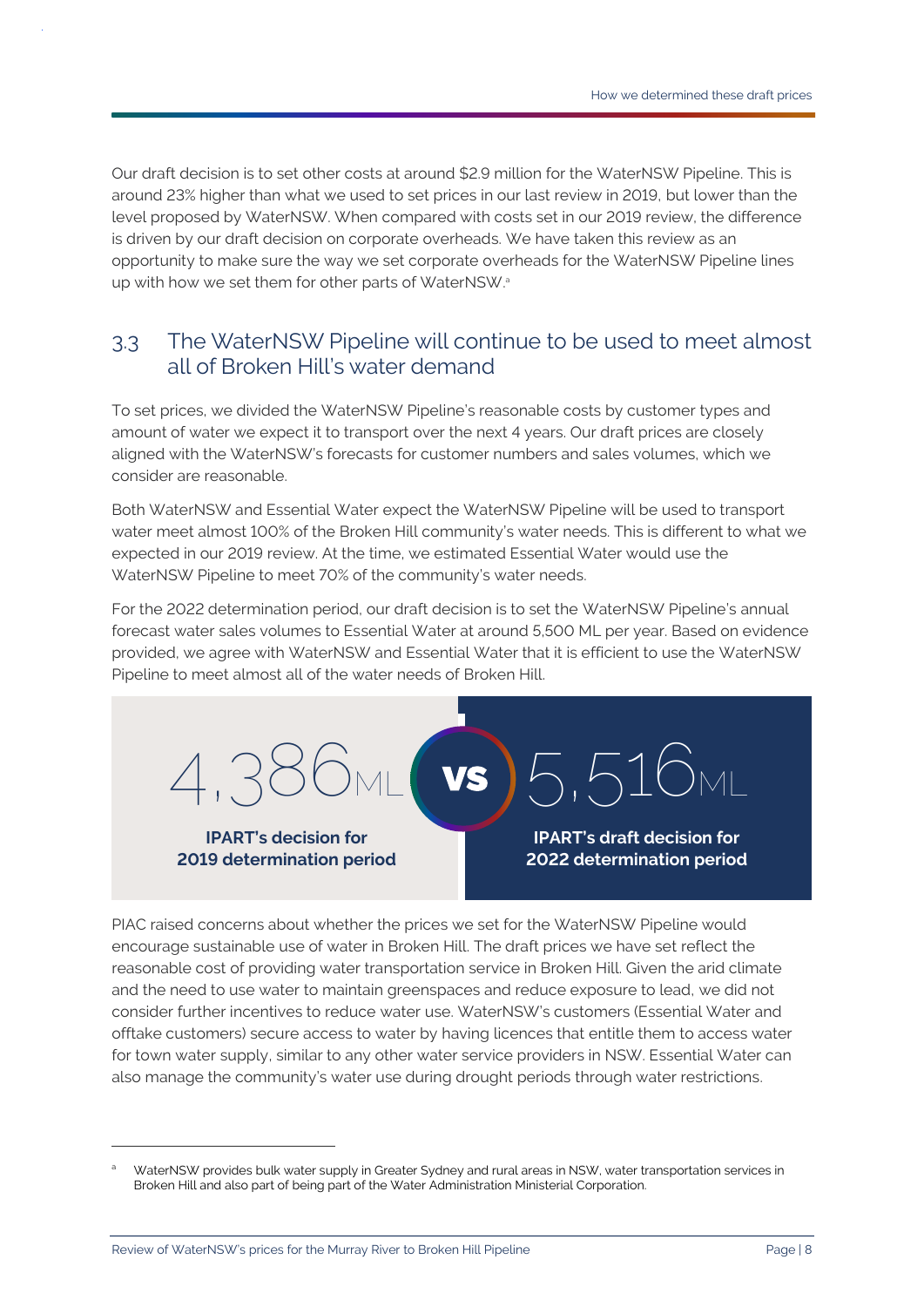## <span id="page-11-0"></span>4 We value your feedback on our draft decisions

Our draft decisions and draft recommendations are listed and explained in our [Draft Technical](https://www.ipart.nsw.gov.au/sites/default/files/cm9_documents/Draft-Technical-Paper-Review-of-WaterNSWs-prices-for-the-Murray-River-to-Broken-Hill-Pipeline-June-2022.PDF)  [Paper.](https://www.ipart.nsw.gov.au/sites/default/files/cm9_documents/Draft-Technical-Paper-Review-of-WaterNSWs-prices-for-the-Murray-River-to-Broken-Hill-Pipeline-June-2022.PDF) We welcome your views on these draft decisions and draft recommendations.

We are seeking submissions to our Draft Customer and Technical Reports from all interested stakeholders by 9 September 2022. We will hold a public hearing on 30 August 2022, which will provide the community with an opportunity to provide feedback and comments on our Draft Report.



In making final decisions and setting prices, we will consider all feedback we receive in response to this Draft Report (including Draft Technical Paper) and at our public hearing.



<sup>1</sup> Essential Water[, submission to IPART's Issues Paper for the 2021 Review of Essential Energy's water and wastewater](https://www.ipart.nsw.gov.au/sites/default/files/cm9_documents/Online-Submission-Essential-Energy-M.-Crowley-20-Oct-2021-133421280.PDF)  [prices for Broken Hill,](https://www.ipart.nsw.gov.au/sites/default/files/cm9_documents/Online-Submission-Essential-Energy-M.-Crowley-20-Oct-2021-133421280.PDF) October 2021, p 1.

<sup>2</sup> Public Interest Advocacy Centre[, submission to IPART's Issues Paper for the 2021 Review of Essential Energy's water](https://www.ipart.nsw.gov.au/sites/default/files/cm9_documents/Online-Submission-Public-Interest-Advocacy-Centre-%28PIAC%29-D.-McCloskey-22-Oct-2021-142957661.PDF)  [and wastewater prices for Broken Hill,](https://www.ipart.nsw.gov.au/sites/default/files/cm9_documents/Online-Submission-Public-Interest-Advocacy-Centre-%28PIAC%29-D.-McCloskey-22-Oct-2021-142957661.PDF) October 2021, p 5.

<sup>3</sup> WaterNSW, [submission to IPART's Issues Paper for 2021 Review of WaterNSW's Murray River to Broken Hill Pipeline](https://www.ipart.nsw.gov.au/sites/default/files/cm9_documents/Online-Submission-WaterNSW-L.-Garnier-22-Oct-2021-140820921.PDF)  [prices,](https://www.ipart.nsw.gov.au/sites/default/files/cm9_documents/Online-Submission-WaterNSW-L.-Garnier-22-Oct-2021-140820921.PDF) October 2021, pp 4-6.